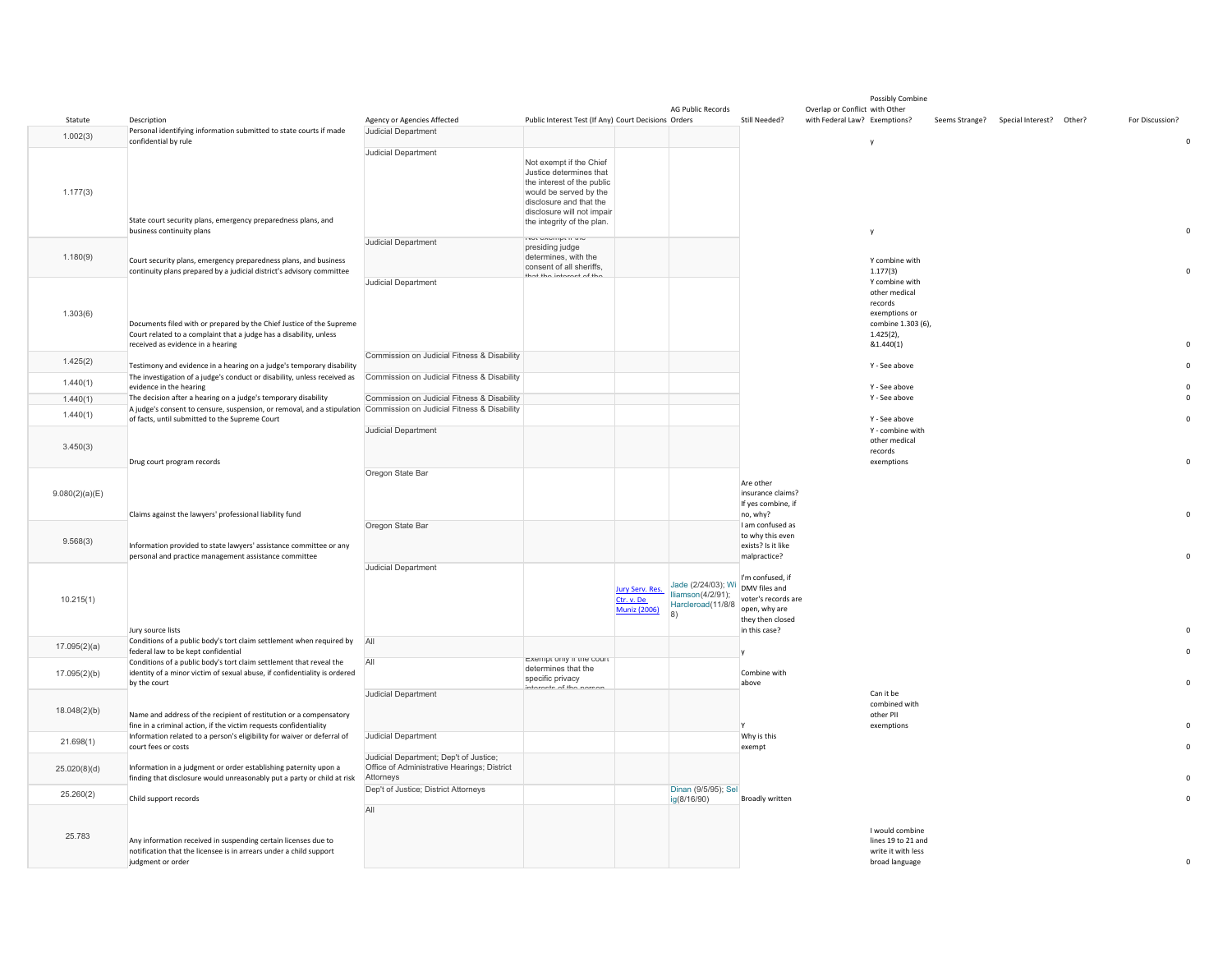| 25,792       | Employer reports to the Division of Child Support on the hiring or<br>rehiring of employees                                               | Dep't of Justice                                               |                                           |                                           |                                                         |                                   |
|--------------|-------------------------------------------------------------------------------------------------------------------------------------------|----------------------------------------------------------------|-------------------------------------------|-------------------------------------------|---------------------------------------------------------|-----------------------------------|
|              | Confidential communications made during mandatory dispute                                                                                 | All                                                            |                                           |                                           |                                                         |                                   |
| 31.250       | resolution discussions for certain actions against health practitioners<br>and health care facilities.                                    |                                                                |                                           |                                           |                                                         |                                   |
|              |                                                                                                                                           | Oregon Judicial Department                                     |                                           |                                           |                                                         |                                   |
| 33.420(3)(a) | Court record of an application for a name change by a participant in<br>the Address Confidentiality Program, if sealed by the court       |                                                                |                                           |                                           |                                                         |                                   |
| 33.420(4)    | Court record of an application for a legal change of sex, if sealed by the Oregon Judicial Department                                     |                                                                |                                           |                                           |                                                         |                                   |
|              | court                                                                                                                                     |                                                                |                                           |                                           |                                                         |                                   |
| 35.515       | A business's state income tax returns, financial statements, and                                                                          |                                                                |                                           |                                           |                                                         |                                   |
|              | accounting records submitted under the Uniform Relocation Assistance<br>and Real Property Acquisition Policies Act of 1970                |                                                                |                                           |                                           |                                                         |                                   |
|              | Mediation communications in a mediation regarding a claim for                                                                             | All                                                            |                                           |                                           |                                                         |                                   |
| 36.224(5)    | workers' compensation benefits before the Workers' Compensation<br>Board                                                                  |                                                                |                                           |                                           |                                                         | Combine lines 26<br>through 32    |
|              |                                                                                                                                           | State agencies                                                 |                                           |                                           |                                                         |                                   |
| 36.224(6)    | Mediation communications in mediations in which a state agency is a<br>party or mediator, if confidentiality is provided by rule          |                                                                |                                           |                                           |                                                         |                                   |
| 36.226(1)    | Mediation communications in a mediation in which a local public body Local public bodies                                                  |                                                                |                                           |                                           |                                                         |                                   |
|              | is a party                                                                                                                                | All                                                            |                                           |                                           |                                                         |                                   |
| 36.230(2)    | Provisions of a mediation agreement in which a public body is a party,                                                                    |                                                                |                                           |                                           |                                                         |                                   |
|              | if the information is otherwise exempt from disclosure                                                                                    | All                                                            | identity or a minor victim                |                                           |                                                         |                                   |
| 36.230(3)    | Terms of a mediation agreement to which a public body is a party, if                                                                      |                                                                | of sexual abuse is<br>exempt if the court |                                           |                                                         |                                   |
|              | federal law requires confidentiality or if the court orders confidentiality<br>of the identity of a victim of sexual abuse who is a minor |                                                                | determines that the                       |                                           |                                                         |                                   |
| 36.230(4)    | Mediation agreement arising out of a workplace interpersonal dispute Local public bodies                                                  |                                                                | nacific nrivacy                           |                                           |                                                         |                                   |
|              | where a local public body is a party<br>Mediation communications, memoranda, work products, and other                                     | Dep't of Agriculture                                           |                                           |                                           |                                                         |                                   |
| 36.262(1)    | materials in an agricultural mediation                                                                                                    |                                                                |                                           |                                           |                                                         |                                   |
| 40.211(3)    | Motion to offer certain evidence in a civil proceeding on alleged sexual                                                                  | <b>Judicial Department</b>                                     |                                           |                                           |                                                         |                                   |
|              | misconduct; related materials; and the hearing on the motion                                                                              |                                                                |                                           |                                           |                                                         |                                   |
|              |                                                                                                                                           | All                                                            |                                           | Port of<br>Portland v.                    | Schmidt (3/30/17);                                      |                                   |
|              |                                                                                                                                           |                                                                |                                           | Or. Ctr. for                              | <b>Hammond (3/24/1)</b>                                 |                                   |
|              |                                                                                                                                           |                                                                |                                           | Envtl.                                    | 7); Borrud(10/19/1<br>Health (2010) 5); Bial (7/15/15); |                                   |
| 40.225(2)    |                                                                                                                                           |                                                                |                                           | : $K$ lamath<br>County Sch.               | Zaitz (4/24/13); Ril<br>ey(9/5/00); Howser              |                                   |
|              |                                                                                                                                           |                                                                |                                           | Dist. v.                                  | (3/30/89); Best (1                                      |                                   |
|              | Confidential attorney-client communications facilitating the rendition<br>of legal services                                               |                                                                |                                           | Teamey (200 0/21/88)<br>$\vert 6 \rangle$ |                                                         |                                   |
|              |                                                                                                                                           |                                                                |                                           |                                           | Wright (2/5/96); S                                      |                                   |
| 40.230(2)    | Confidential communications between a patient and psychotherapist<br>for purposes of diagnosis or treatment of a mental condition         |                                                                |                                           |                                           | mith(2/7/94)                                            |                                   |
|              |                                                                                                                                           |                                                                |                                           |                                           | Wright (2/5/96); S                                      |                                   |
| 40.235(2)    | Confidential communications between a patient and physician for<br>purposes of diagnosis or treatment of a physical condition             |                                                                |                                           |                                           | mith(2/7/94); Harri<br>son (4/3/89)                     |                                   |
| 40.275(2)    | The identify of an informer                                                                                                               | Law enforcement                                                |                                           |                                           | <b>Martinis (4/4/86)</b>                                |                                   |
|              |                                                                                                                                           |                                                                |                                           |                                           | Smith (12/22/93);                                       |                                   |
| 41.675(3)    | Records submitted to or created by a medical peer review body                                                                             |                                                                |                                           |                                           | Dooris(5/3/91); Jo<br>ondeph(4/22/88)                   |                                   |
| 41.685(1)    | Records submitted to or created by a committee or governing body                                                                          |                                                                |                                           |                                           |                                                         |                                   |
|              | that is evaluating an EMS system<br>Electronic data processing programs, and electronic media containing                                  | Secretary of State                                             |                                           |                                           |                                                         |                                   |
| 56.100       | documents filed for use in the business registry                                                                                          |                                                                |                                           |                                           |                                                         |                                   |
|              |                                                                                                                                           | Office of Small Business Assistance                            |                                           |                                           |                                                         | Lines 41 through                  |
|              |                                                                                                                                           |                                                                |                                           |                                           |                                                         | 44 carry very                     |
| 56.203(4)    |                                                                                                                                           |                                                                |                                           |                                           |                                                         | similar language<br>for different |
|              |                                                                                                                                           |                                                                |                                           |                                           |                                                         | instances. Can                    |
|              | Communications with the office, and records prepared by or received<br>by the office, except for reports on complaints                    |                                                                |                                           |                                           |                                                         | they be combined<br>into one?     |
| 59.505(2)    | Records provided by a broker-dealer of state investment adviser                                                                           | Dep't of Consumer & Business Services;                         |                                           |                                           |                                                         |                                   |
|              | related to suspected financial exploitation<br>Interrogatory answers and shareholder information obtained from                            | Dep't of Human Services; Law Enforcement<br>Secretary of State |                                           |                                           |                                                         |                                   |
| 60.032(1)(b) | corporations in certain investigations                                                                                                    |                                                                |                                           |                                           |                                                         |                                   |

0

 $\mathbf 0$ 

0

 $\mathbf 0$ 

 $\mathbf 0$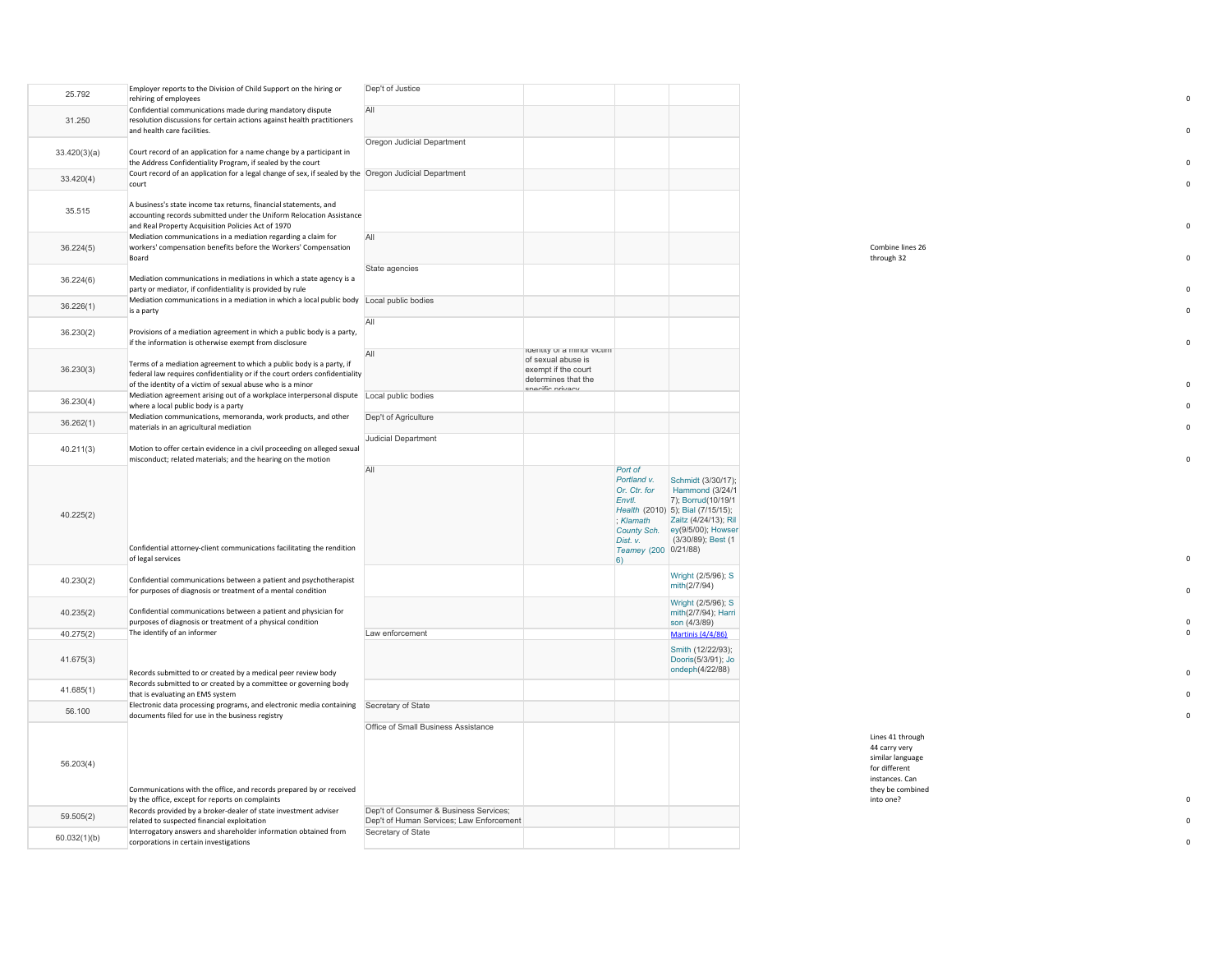| 63.032(1)(b)   | Interrogatory answers and member/manager information obtained<br>from LLCs in certain investigations                                                            | Secretary of State                                       |                                                                                                                                                                                          |                  |                                                  |  |
|----------------|-----------------------------------------------------------------------------------------------------------------------------------------------------------------|----------------------------------------------------------|------------------------------------------------------------------------------------------------------------------------------------------------------------------------------------------|------------------|--------------------------------------------------|--|
|                |                                                                                                                                                                 | Dep't of Justice                                         |                                                                                                                                                                                          |                  |                                                  |  |
| 65.805(2)(a)   | Trade secrets submitted to the Attorney General in the required notice<br>of a nonprofit's transfer of hospital assets                                          |                                                          |                                                                                                                                                                                          |                  | Combine with<br>other Trade Secret<br>exemptions |  |
| 86A.112(4)     | Reports from mortgage bankers and brokers on residential mortgage<br>lending that are required to be submitted to DCBS                                          | Dep't of Consumer & Business Services                    |                                                                                                                                                                                          |                  |                                                  |  |
| 86A.124(2)(a)  | Mortgage loan documents obtained when examining mortgage<br>bankers, brokers, and loan originators                                                              | Dep't of Consumer & Business Services                    |                                                                                                                                                                                          |                  |                                                  |  |
| 86A.321(4)     | Information obtained in examining a residential mortgage loan servicer                                                                                          | Dep't of Consumer & Business Services                    |                                                                                                                                                                                          |                  |                                                  |  |
| 86A.327(2)(a)  | Information received in investigating a complaint about a residential<br>mortgage loan servicer                                                                 | Dep't of Consumer & Business Services                    |                                                                                                                                                                                          |                  |                                                  |  |
| 86.729(6)(e)   | Information submitted by the grantor or beneficiary of a trust deed in<br>the course of a resolution conference                                                 | Dep't of Justice                                         |                                                                                                                                                                                          |                  |                                                  |  |
| 90.771(2)      | Information gathered during the investigation of a landlord-tenant<br>dispute related to a manufactured home                                                    | Housing & Community Services<br>Department               |                                                                                                                                                                                          |                  |                                                  |  |
| 94.974(2)      | A list identifying campground members received from a membership<br>camping operator.                                                                           | Real Estate Agency                                       |                                                                                                                                                                                          |                  |                                                  |  |
| 97.977         | Confidentiality of personally identifiable information on the organ<br>donor registry                                                                           | Oregon Health Authority; Department of<br>Transportation |                                                                                                                                                                                          |                  |                                                  |  |
| 98.352(4)      | Reports of abandoned property                                                                                                                                   | Department of State Lands                                |                                                                                                                                                                                          | Nichol (12/1/99) |                                                  |  |
| 106.041(2)(a)  | Social security numbers on a marriage application or license                                                                                                    | County Clerk                                             |                                                                                                                                                                                          |                  | Combine with<br>other PII                        |  |
|                | Communications made during mediation relating to the joint custody                                                                                              | Oregon Judicial Department                               |                                                                                                                                                                                          |                  | Make a category                                  |  |
| 107.179        | of children.                                                                                                                                                    |                                                          |                                                                                                                                                                                          |                  | for mediation                                    |  |
| 107.600(3)     | Records and communications made in the course of a court exercising Judicial Department<br>conciliation jurisdiction in a divorce proceeding                    |                                                          |                                                                                                                                                                                          |                  | Combine with<br>mediation                        |  |
| 107.785(3)     | Court records with respect to court-ordered mediation in domestic<br>relations cases                                                                            | <b>Judicial Department</b>                               |                                                                                                                                                                                          |                  | Mediation                                        |  |
| 107.840(1)     | A party's social security number in divorce proceedings                                                                                                         | Judicial Department                                      |                                                                                                                                                                                          |                  | PII                                              |  |
| 109.308        | Names and addresses of petitioners for adoption if the court finds that Judicial Department<br>confidentiality would be in the child's best interests           |                                                          |                                                                                                                                                                                          |                  | PII                                              |  |
| 109.315(4)     | A petition for adoption of a minor child and the attached exhibits                                                                                              | Judicial Department                                      |                                                                                                                                                                                          |                  | 61 through 67<br>combine                         |  |
| 109.317(5)     | The adoption summary and segregated information statement filed<br>with petitions for the adoption of a minor                                                   | Judicial Department                                      |                                                                                                                                                                                          |                  |                                                  |  |
| 109.319(2)     | Court record of an adoption case                                                                                                                                | Judicial Department                                      |                                                                                                                                                                                          |                  |                                                  |  |
| 109.319(7)     | Records of an adoption case maintained by DHS or a child-caring<br>agency                                                                                       | Dep't of Human Services                                  |                                                                                                                                                                                          |                  |                                                  |  |
| 109.385(10)(d) | The adoption summary and segregated information statement filed<br>with a petition for readoption of a minor                                                    | Judicial Department                                      |                                                                                                                                                                                          |                  |                                                  |  |
| 109.445(1)     | Information acquired by a voluntary adoption registry                                                                                                           | Dep't of Human Services                                  |                                                                                                                                                                                          |                  |                                                  |  |
| 109.503(1)     | Adoption records compiled via search for an adoptee's birth parents or Dep't of Human Services<br>genetic siblings                                              |                                                          |                                                                                                                                                                                          |                  |                                                  |  |
| 109.767(5)     | Identifying information of a party or child in a child custody<br>proceeding, if a party alleges that disclosure would jeopardize health,<br>safety, or liberty | Judicial Department                                      | Not exempt if the court<br>determines that, taking<br>into consideration the<br>health, safety, or liberty<br>of the party or child, the<br>disclosure is in the<br>interest of justice. |                  | PII                                              |  |
| 118.525(1)     | Estate tax returns                                                                                                                                              | Dep't of Revenue                                         |                                                                                                                                                                                          |                  |                                                  |  |
| 124.075(2)     | Identity of a person reporting elder abuse                                                                                                                      | Dep't of Human Services; law enforcement                 |                                                                                                                                                                                          |                  | PII                                              |  |
| 124.085        | Elder abuse complaints and investigative reports                                                                                                                | Dep't of Human Services                                  |                                                                                                                                                                                          |                  | Combine 71 and<br>72                             |  |
| 124.090(1)     | Elder abuse reports and records, and the names of the witnesses, the<br>elderly persons, and the public or private official making the complaint                | Dep't of Human Services; law enforcement                 |                                                                                                                                                                                          |                  | PII                                              |  |
| 125.012(4)(a)  | Confidential health, financial, and legal information submitted by DHS Judicial Department<br>or OHA in a petition for a protective order                       |                                                          |                                                                                                                                                                                          |                  | PII                                              |  |
| 125.085(4)(b)  | Confidential information about a nursing home resident submitted by<br>the Long Term Care Ombudsman in a motion related to the resident's<br>fiduciary          | Judicial Department                                      |                                                                                                                                                                                          |                  | PII                                              |  |
| 125.240(2)(a)  | Criminal records checks of a professional fiduciary and staff submitted<br>by a petitioner seeking that fiduciary's appointment                                 | Judicial Department                                      |                                                                                                                                                                                          |                  |                                                  |  |
| 127.678        | Information collected or developed by the POLST registry that<br>identifies a patient, health care provider, or facility                                        | OHSU                                                     |                                                                                                                                                                                          |                  |                                                  |  |

| Combine with    |   |
|-----------------|---|
| other PII       | 0 |
| Make a category |   |
| for mediation   | 0 |
| Combine with    |   |
| mediation       | 0 |
| Mediation       | 0 |
| PII             | 0 |
| PII             | 0 |

0

 $\mathfrak{o}$  $\mathsf{o}$ 

 $\begin{smallmatrix}0\\0\\0\end{smallmatrix}$ 

 $\mathbf 0$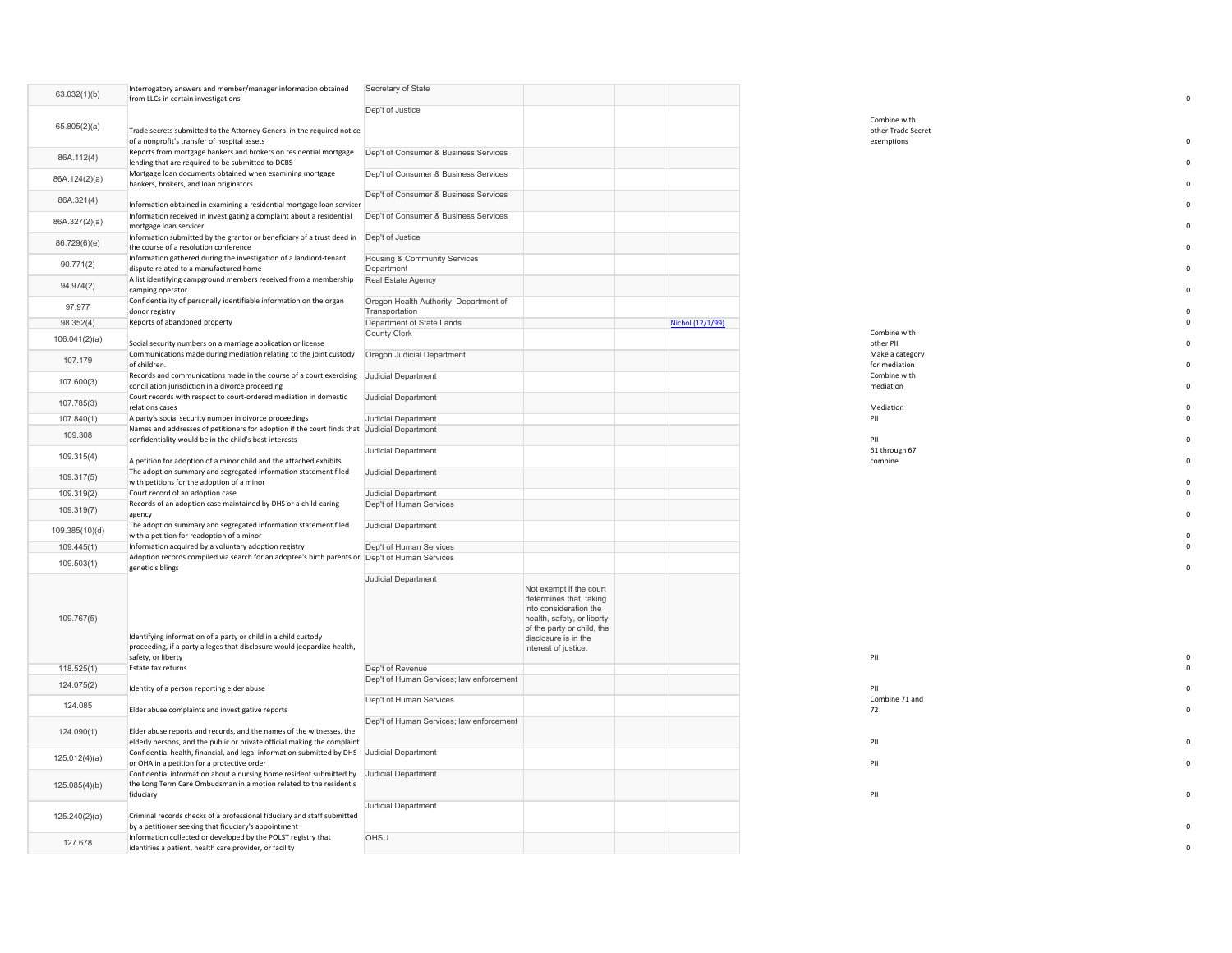| 131.925(3)(b)           | Personal information about complainants and officers contained in<br>profiling complaints                                                                                        | Law Enforcement Contacts Policy & Data<br>Review Committee                     |                   | PII                                                                             |             |
|-------------------------|----------------------------------------------------------------------------------------------------------------------------------------------------------------------------------|--------------------------------------------------------------------------------|-------------------|---------------------------------------------------------------------------------|-------------|
|                         | Identity of a stopped individual or officer contained in data on                                                                                                                 | Criminal Justice Comm'n; Law Enforcement                                       |                   |                                                                                 |             |
| 131.935(6)              | pedestrian and traffic stops                                                                                                                                                     |                                                                                |                   | Why?                                                                            |             |
| 132.270(1)              | Audio recordings of grand jury proceedings, and a shorthand reporter's District Attorneys [only certain counties]<br>notes and report                                            |                                                                                |                   |                                                                                 | $\Omega$    |
| 132.410                 | An indictment, if designated as confidential by the district attorney,<br>until the defendant's arrest                                                                           | Judicial Department                                                            |                   |                                                                                 |             |
| 133.723                 | Application for a wiretap                                                                                                                                                        | Judicial Department                                                            |                   |                                                                                 | $\Omega$    |
| 133.729                 | Recordings from a wiretap                                                                                                                                                        | Judicial Department                                                            |                   |                                                                                 | $\Omega$    |
| 135.139(6)              | Results of tests for HIV or other communicable diseases from a<br>criminal defendant                                                                                             | <b>District Attorneys</b>                                                      |                   | Medical                                                                         |             |
| 135.155                 | The record of a criminal defendant's preliminary hearing and<br>statement in possession of the magistrate judge                                                                  | Judicial Department                                                            |                   |                                                                                 | $\Omega$    |
| 137.077                 | Criminal defendant's presentence report                                                                                                                                          | Judicial Department; Dep't of Corrections;<br>Parole Board; District Attorneys | Barrett (4/16/01) |                                                                                 | $\Omega$    |
| 137.225(3)              | Conviction or arrest records that have been set aside by a court                                                                                                                 | Law enforcement; Judicial Department;<br>Dep't of Corrections                  |                   |                                                                                 | $\Omega$    |
| 144.600, article VII(e) | Information of the Interstate Commission that would adversely affect<br>personal privacy rights or proprietary interests, if made exempt in the<br>Commission's bylaws           | Interstate Commission for Adult Offender<br>Supervision                        |                   |                                                                                 | $\mathbf 0$ |
| 146.100(7)              | A decedent's medical records provided to the medical examiner by a                                                                                                               | District medical examiners                                                     |                   |                                                                                 |             |
|                         | peace officer, health care provider, penal institution, or hospital<br>Identifying information of a missing person provided by a medical                                         | Law enforcement                                                                |                   |                                                                                 | $\Omega$    |
| 146.184(2)              | professional to law enforcement                                                                                                                                                  | Law enforcement                                                                |                   |                                                                                 | $\Omega$    |
| 146,780                 | Reports required from medical professionals to law enforcement about<br>nonaccidental injuries suffered by a patient                                                             |                                                                                |                   | Medical                                                                         | $\mathbf 0$ |
| 147.115(1)              | Crime victim information submitted to DOJ or the Workers'<br>Compensation Board for compensation, in certain circumstances                                                       | Dep't of Justice; Workers' Compensation<br>Board                               | Toney (8/30/93)   |                                                                                 | $\Omega$    |
| 147.115(2)              | Identifying info of crime victims in proceedings for compensation<br>before the Workers' Compensation Board, if the interests of justice<br>require nondisclosure                | Workers' Compensation Board                                                    |                   |                                                                                 |             |
| 147.115(3)              | Confidential records obtained for use in proceedings for crime victims' Workers' Compensation Board<br>compensation                                                              |                                                                                |                   |                                                                                 |             |
| 147.205(1)(b)(C)        | Confidential or privileged records obtained from various public bodies<br>in connection with administering compensation to crime victims                                         | Dep't of Justice                                                               |                   |                                                                                 |             |
| 147.517(4)(b)(D)        | Prosecuting attorney's response and affidavit setting forth good cause Judicial Department<br>to suspend a crime victim's rights to relief                                       |                                                                                |                   |                                                                                 |             |
| 151.495(1)              | Information supplied by a person seeking appointed counsel, and<br>information collected by the state courts to determine financial<br>eligibility for appointed counsel         | Judicial Department                                                            |                   |                                                                                 |             |
| 163A.225(1)(a)          | Information about a juvenile sex offender                                                                                                                                        | Youth Authority; State Police; law<br>enforcement                              |                   |                                                                                 |             |
| 165.673                 | List of telephone numbers obtained from a pen register or trap and<br>trace device                                                                                               | Law enforcement                                                                |                   |                                                                                 | $\Omega$    |
| 166.412(7)(b)           | Information obtained from a gun dealer to conduct a criminal history<br>record check                                                                                             | State Police                                                                   | Suo (3/6/13)      | PII                                                                             | $\Omega$    |
|                         |                                                                                                                                                                                  | Government Ethics Commission                                                   |                   |                                                                                 |             |
| 171.778(2)(d)           | Information considered before approving a motion to proceed with<br>preliminary review phase, and any correspondence regarding the<br>motion or potential violation              |                                                                                |                   | Can this and line<br>101 be combined<br>with other<br>investigatory<br>records? | $\Omega$    |
| 171.778(4)              | The preliminary review phase of a proceeding, until a finding of cause<br>to undertake an investigation, the complaint is dismissed, or a motion<br>is rescinded                 | Government Ethics Commission                                                   |                   | See 100                                                                         | $\Omega$    |
| 173.230(1)              | The contents or natue of any matter before the Legislative Counsel, if Legislature<br>the person bringing the matter before the Counsel designates the<br>matter as confidential |                                                                                |                   |                                                                                 |             |
| 173.455                 | Contents or nature of any confidential draft measure provided by the Legislature<br>Legislative Counsel                                                                          |                                                                                |                   | Why?                                                                            |             |
| 173.850(2)(b)           | The particulars of an income tax return provided by the Department of Legislature<br>Revenue to the Legislative Revenue Officer                                                  |                                                                                |                   |                                                                                 |             |
| 173,855                 | Contents or nature of any confidential draft measure provided to the  Legislature<br>Legislative Revenue Officer by the Legislative Counsel                                      |                                                                                |                   | See 173.455                                                                     |             |
| 176.309                 | Records of a disability evaluation panel on the governor, except for the Disability evaluation panel on the governor<br>panel's determination                                    |                                                                                |                   |                                                                                 | $\Omega$    |
|                         |                                                                                                                                                                                  |                                                                                |                   |                                                                                 |             |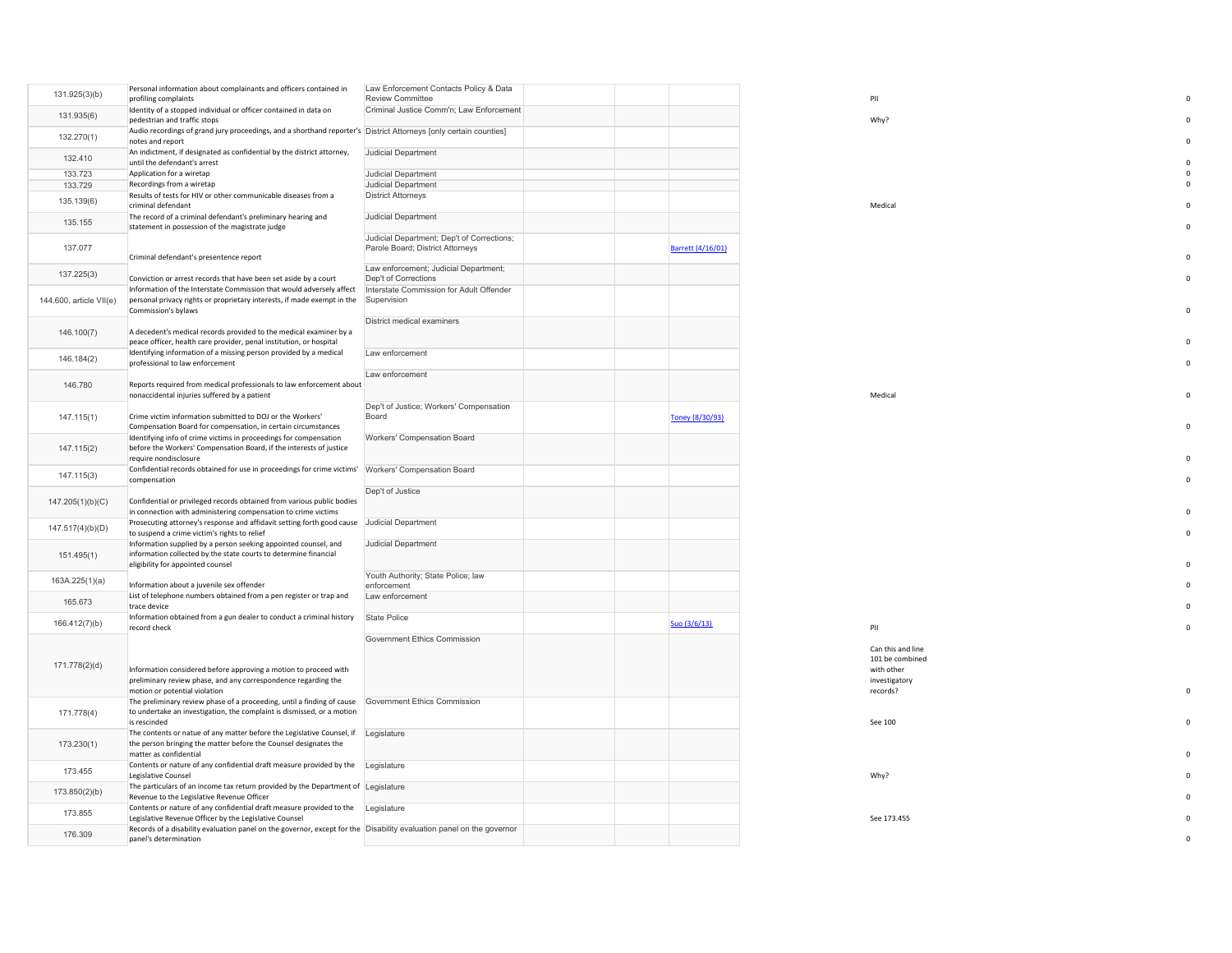|              |                                                                                                                                                                                                                                             | Governor                                                                |                                                                |                |                                                                                                                   |                                                                       |  |
|--------------|---------------------------------------------------------------------------------------------------------------------------------------------------------------------------------------------------------------------------------------------|-------------------------------------------------------------------------|----------------------------------------------------------------|----------------|-------------------------------------------------------------------------------------------------------------------|-----------------------------------------------------------------------|--|
| 176.765(1)   | Information provided to the governor by energy resource producers,                                                                                                                                                                          |                                                                         |                                                                |                |                                                                                                                   | Why? Unless<br>related to trade                                       |  |
|              | suppliers, and consumers, and political subdivisions to determine<br>whether shortages or an emergency will require energy resource<br>conversation measures, if designated as confidential                                                 |                                                                         |                                                                |                |                                                                                                                   | secret or security<br>then combine with<br>those exemptions           |  |
| 177.180(2)   | Identity of a person reporting to the government waste hotline, unless Secretary of State<br>confidentiality is waived                                                                                                                      |                                                                         |                                                                |                |                                                                                                                   |                                                                       |  |
| 177.180(4)   | Investigation of a report to the government waste hotline, until the<br>investigation is completed                                                                                                                                          | Secretary of State                                                      |                                                                |                |                                                                                                                   | Combine with<br>other<br>investigatory<br>records                     |  |
| 178.350(4)   | Individual account information established with the Oregon 529<br>Savings Network for qualified higher education expenses                                                                                                                   | Oregon 529 Savings Board; State<br>Treasurer                            |                                                                |                |                                                                                                                   | PII?                                                                  |  |
| 179.045      | Reports on convictions submitted by circuit courts                                                                                                                                                                                          | Dep't of Corrections; Judicial Department                               |                                                                |                |                                                                                                                   |                                                                       |  |
| 179.495      | Records containing only individually identifiable health information of<br>inmates                                                                                                                                                          | Dep't of Corrections                                                    |                                                                |                | Walsh (3/7/12); Lu<br>cey(10/16/98)                                                                               | Combine with<br>other health<br>records. Also<br>covered by HIIPA?    |  |
| 179.505(2)   | Records containing only individually identifiable health information, if                                                                                                                                                                    | <b>Health Authority</b>                                                 |                                                                |                | Matteo-<br>Bohem (9/2/05); BI<br>ack (12/11/98); Ro<br>bertson(8/2/94); C<br>handler(9/17/92);<br>Dooris (5/3/91) | HIIPA                                                                 |  |
| 179.505(14)  | maintained by a health care services provider<br>Records containing only individually identifiable health information, if<br>maintained by a health care services provider, when access is lawfully<br>granted to another person            |                                                                         |                                                                |                | Zaitz (3/21/17); Ch<br>andler(9/17/92)                                                                            |                                                                       |  |
| 180.075      | Testimony or materials obtained from a subpoena in a criminal<br>investigation                                                                                                                                                              | Dep't of Justice                                                        |                                                                |                |                                                                                                                   | Combine with<br>other<br>investigatory<br>exemptions                  |  |
| 180.320(1)   | Information obtained by the Division of Child Support from public<br>bodies to help establish paternity, enforce support obligations, or<br>locate an absent parent or child                                                                | Dep't of Justice                                                        |                                                                |                |                                                                                                                   | Combine with<br>other<br>investigatory<br>exemptions                  |  |
| 180.320(2)   | Particulars of income tax returns obtained by the Division of Child<br>Support from the Department of Revenue                                                                                                                               | Dep't of Justice                                                        |                                                                |                |                                                                                                                   | Combine with<br>other<br>investigatory<br>exemptions                  |  |
| 181A.155     | Blood and buccal samples                                                                                                                                                                                                                    | Oregon State Police                                                     |                                                                |                |                                                                                                                   | This is not an<br>exemption but (5)<br>and (7) are                    |  |
| 181A.155(4)  | Blood and buccal samples, or physical evidence or criminal<br>identification information obtained from those samples                                                                                                                        | State Police                                                            |                                                                |                |                                                                                                                   |                                                                       |  |
| 181A.155(6)  | Blood or buccal samples maintained by OSP, or physical evidence or<br>criminal identification information obtained from those samples, when<br>lawfully disclosed to another public body                                                    | Law enforcement; Judicial Department                                    |                                                                |                |                                                                                                                   |                                                                       |  |
| 181A.195(11) | Criminal offender information                                                                                                                                                                                                               | State Police                                                            |                                                                |                |                                                                                                                   | Very broad - what<br>constitutes<br>Criminal offender<br>information? |  |
| 181A.220     | Fingerprints, photographs, records, and reports compiled under a<br>motion to set aside an arrest or conviction, as required in the course of<br>an arrest, in the disposition report, or related to DOT records for<br>undercover vehicles | State Police; Dep't of Transportation                                   |                                                                |                |                                                                                                                   |                                                                       |  |
| 181A.670(1)  | Photograph of a public safety officer, without written consent of the<br>officer or the officer's employer                                                                                                                                  | Dep't of Public Safety Standards & Training                             |                                                                |                |                                                                                                                   |                                                                       |  |
| 181A.825(2)  | Information about a law enforcement employee while assigned to<br>undercover duties                                                                                                                                                         | Law enforcement                                                         |                                                                |                | Forgey (11/13/01)                                                                                                 |                                                                       |  |
| 181A.830(2)  | Photograph of a public safety employee, unless written consent is<br>provided                                                                                                                                                               | Law enforcement; Dep't of Corrections;<br>Youth Authority; Parole Board |                                                                |                |                                                                                                                   | Can this be<br>combined with<br>181A.670(1)?                          |  |
| 181A.830(3)  | Information about a personnel investigation of a public safety<br>employee if no discipline results                                                                                                                                         | Law enforcement; Dep't of Corrections;<br>Youth Authority; Parole Board | Not exempt when the<br>public interest requires<br>disclosure. | <b>City of</b> | ACLU of Or. v. Zaitz (7/15/14); Sic<br>lovan(5/25/10); Bo<br>Eugene (2016) wman(5/25/05)                          |                                                                       |  |

|                                          | Why? Unless<br>related to trade         |             |
|------------------------------------------|-----------------------------------------|-------------|
|                                          | secret or security<br>then combine with |             |
|                                          | those exemptions                        | O           |
|                                          |                                         | $\mathbf 0$ |
|                                          | Combine with                            |             |
|                                          | other<br>investigatory                  |             |
|                                          | records                                 | $\Omega$    |
|                                          | PII?                                    | $\mathbf 0$ |
|                                          |                                         | O           |
|                                          | Combine with                            |             |
| Walsh (3/7/12); Lu<br>cey(10/16/98)      | other health                            |             |
|                                          | records. Also<br>covered by HIIPA?      | O           |
| Matteo-                                  |                                         |             |
| Bohem (9/2/05); BI                       |                                         |             |
| ack (12/11/98); Ro<br>bertson(8/2/94); C |                                         |             |
| handler(9/17/92);<br>Dooris (5/3/91)     | HIIPA                                   | O           |
| Zaitz (3/21/17); Ch                      |                                         |             |
| andler(9/17/92)                          |                                         | O           |
|                                          | Combine with<br>other                   |             |
|                                          | investigatory                           |             |
|                                          | exemptions                              | O           |
|                                          | Combine with<br>other                   |             |
|                                          | investigatory<br>exemptions             | $\mathbf 0$ |
|                                          | Combine with                            |             |
|                                          | other<br>investigatory                  |             |
|                                          | exemptions                              | $\mathbf 0$ |
|                                          | This is not an<br>exemption but (5)     |             |
|                                          | and (7) are                             | $\mathbf 0$ |
|                                          |                                         | O           |
|                                          |                                         |             |
|                                          |                                         |             |
|                                          |                                         | O           |
|                                          | Very broad - what                       |             |
|                                          | constitutes                             |             |
|                                          | Criminal offender<br>information?       | $\mathbf 0$ |
|                                          |                                         |             |
|                                          |                                         |             |
|                                          |                                         | $\mathbf 0$ |
|                                          |                                         | O           |
| Forgey (11/13/01)                        |                                         | $\mathbf 0$ |
|                                          | Can this be                             |             |
|                                          | combined with<br>181A.670(1)?           | O           |
| Zaitz (7/15/14); Sic                     |                                         |             |
|                                          |                                         |             |

 $\mathfrak o$ 

 $\mathfrak o$ 

 $\mathbf 0$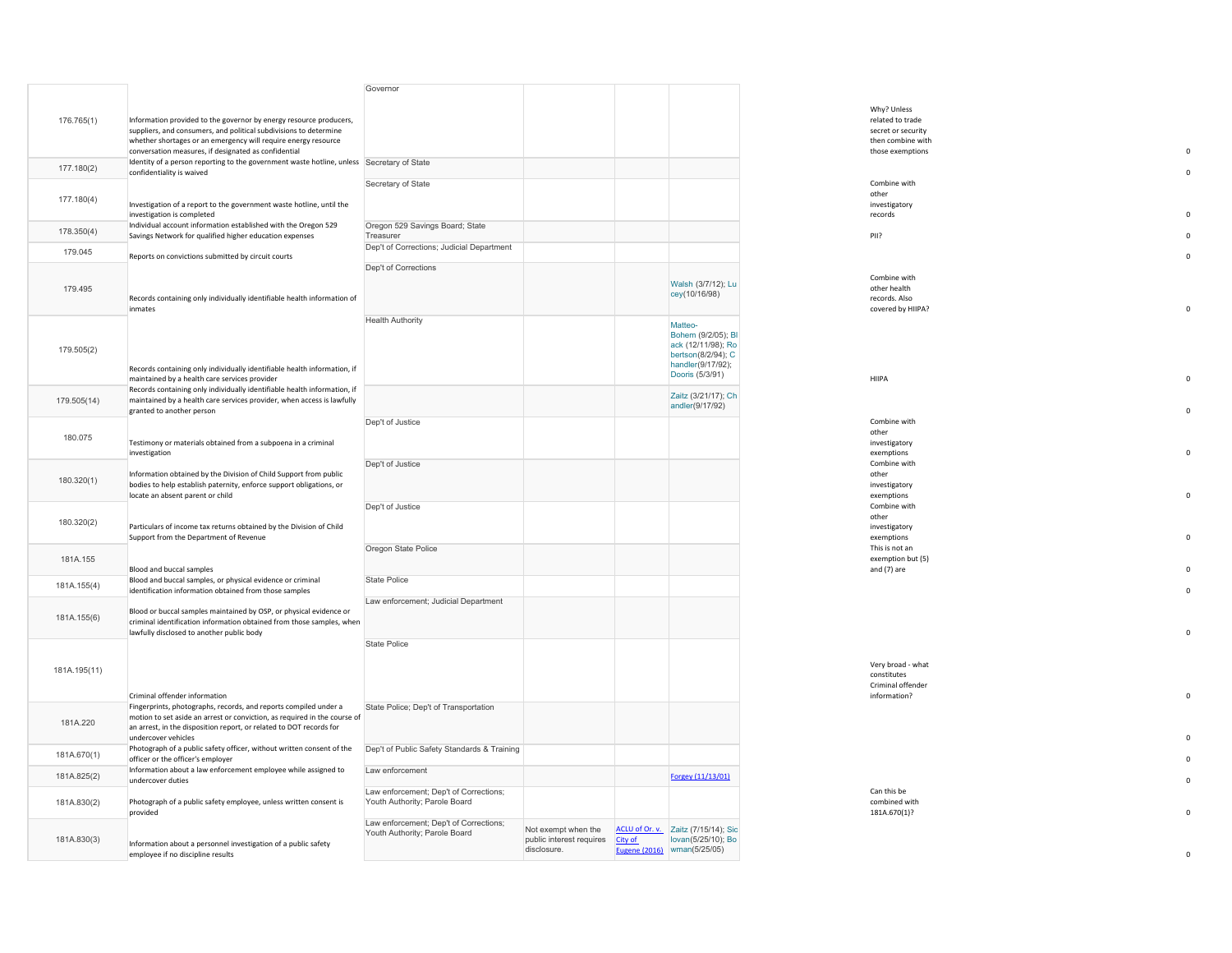|             | Communications and information from a peer support counseling<br>session conducted by a law enforcement agency or by an emergency                                           | Law enforcement                                   |                                                                                                        |                                                  |                                                                                                                                |                                                  |  |
|-------------|-----------------------------------------------------------------------------------------------------------------------------------------------------------------------------|---------------------------------------------------|--------------------------------------------------------------------------------------------------------|--------------------------------------------------|--------------------------------------------------------------------------------------------------------------------------------|--------------------------------------------------|--|
| 181A.835(2) | services provider                                                                                                                                                           |                                                   |                                                                                                        |                                                  |                                                                                                                                | HIIPA?                                           |  |
| 181A.835(3) | Confidential communications relating to a peer support counseling<br>session, made by staff of the employee assistance program                                              | Law enforcement                                   |                                                                                                        |                                                  |                                                                                                                                | HIIPA?                                           |  |
| 181A.835(5) | Notes, records, and reports arising out of a peer support counseling<br>session                                                                                             | Law enforcement                                   |                                                                                                        |                                                  |                                                                                                                                |                                                  |  |
| 190.050(1)  | Software product programming source codes, object codes, and<br>geographic databases or systems of intergovernmental groups                                                 | Local public bodies                               |                                                                                                        |                                                  |                                                                                                                                |                                                  |  |
| 192.345(1)  | Records pertaining to ongoing or anticipated litigation                                                                                                                     | All                                               | Not exempt if the public Lane County<br>interest requires<br>disclosure in the<br>particular instance. | Sch. Dist. No.<br>$4J$ v.<br>Parks (1981)        | Bobbitt (8/16/04);<br>Franzen(10/1/03);<br>Madrid (6/8/90); Bi<br>schoff (1/12/90)                                             |                                                  |  |
| 192.345(2)  | Trade secrets                                                                                                                                                               | All                                               | Not exempt if the public<br>interest requires<br>disclosure in the<br>particular instance.             |                                                  | Mieffren (3/11/201<br>3); Kirsch(8/8/07);<br>Zaitz (3/4/04); Spa<br>tz (9/4/98); Baldwi<br>n(12/7/89)                          |                                                  |  |
| 192.345(3)  | Investigatory information compiled for criminal law purposes                                                                                                                | Law enforcement                                   | Not exempt if the public<br>interest requires<br>disclosure in the<br>particular instance.             | Jensen v.<br>Schiffman (197<br>6)                | Zaitz (2/27/07); Me<br>yer(7/8/04); Forge<br>y (11/13/01); Padg<br>ett (8/15/01); Garr<br>ettson (7/3/95); Ma<br>yes(12/23/91) | Combine with<br>other investigaton<br>exemptions |  |
| 192.345(4)  | Test questions and scoring keys from licensing, employment, academic,<br>or others exams                                                                                    | All                                               | Not exempt if the public<br>interest requires<br>disclosure in the<br>particular instance.             |                                                  | Perry (2/28/02); V<br>arenhorst(1/12/01)<br>; Birhanzl(11/19/99<br>); Chastain(3/17/9<br>7); Parsons (1/24/<br>89)             |                                                  |  |
| 192.345(5)  | Production, sales, purchase, or catch records from a private business<br>required by law to be submitted to the government to assess fees or<br>establish production quotas | All                                               | Not exempt if the public<br>interest requires<br>disclosure in the<br>particular instance.             |                                                  |                                                                                                                                |                                                  |  |
| 192.345(6)  | Information relating to the appraisal of real estate before its<br>acquisition                                                                                              | All                                               | Not exempt if the public<br>interest requires<br>disclosure in the<br>particular instance.             |                                                  | Parks (12/2/94)                                                                                                                | Isn't this a matter<br>of public record<br>now?  |  |
| 192.345(7)  | Names and signatures of employees who requests union<br>representation or a decertification election                                                                        | $\mathsf{All}$                                    | Not exempt if the public<br>interest requires<br>disclosure in the<br>particular instance.             |                                                  | Bishoff (3/6/81)                                                                                                               | Why?                                             |  |
| 192.345(8)  | Information related to the investigation of unlawful employment<br>practices, until the complaint is resolved                                                               | Bureau of Labor & Industries; Dep't of<br>Justice | Not exempt if the public Pace<br>interest requires<br>disclosure in the<br>particular instance.        | Consultants,<br>Inc. v.<br><b>Roberts (1984)</b> |                                                                                                                                | Investigation<br>exemption                       |  |
| 192.345(9)  | Investigatory information relating to complaints of unfair labor<br>practices                                                                                               | <b>Employment Relations Board</b>                 | Not exempt if the public<br>interest requires<br>disclosure in the<br>particular instance.             |                                                  |                                                                                                                                | Investigation<br>exemption                       |  |
| 192.345(10) | Information compiled in an investigation of a debt management<br>service provider                                                                                           | Dep't of Consumer & Business Services             | Not exempt if the public<br>interest requires<br>disclosure in the<br>particular instance.             |                                                  |                                                                                                                                |                                                  |  |
| 192.345(11) | The location of archaeological sites or objects, except for tourist<br>attractions                                                                                          | All                                               | Not exempt if the public<br>interest requires<br>disclosure in the<br>particular instance.             |                                                  |                                                                                                                                |                                                  |  |
| 192.345(12) |                                                                                                                                                                             | All                                               | Not exempt if the public Portland v.<br>interest requires<br>disclosure in the<br>particular instance. | City of<br>99); City of<br>Portland v.           | <b>Brosseau</b> (6/22/17<br>); Foster(10/11/96)<br>Anderson (19 ; Garrettson(7/3/95<br>); Hass (4/29/93);<br>Moody (1/27/92);  |                                                  |  |
|             | A personnel discipline action                                                                                                                                               |                                                   |                                                                                                        |                                                  | Rice (1989) Nealy(11/26/90)                                                                                                    |                                                  |  |

 $\mathsf{o}$ 

 $\mathbf 0$ 

 $\mathsf{o}$ 

 $\mathsf{o}$ 

 $\mathbf 0$ 

 $\mathfrak o$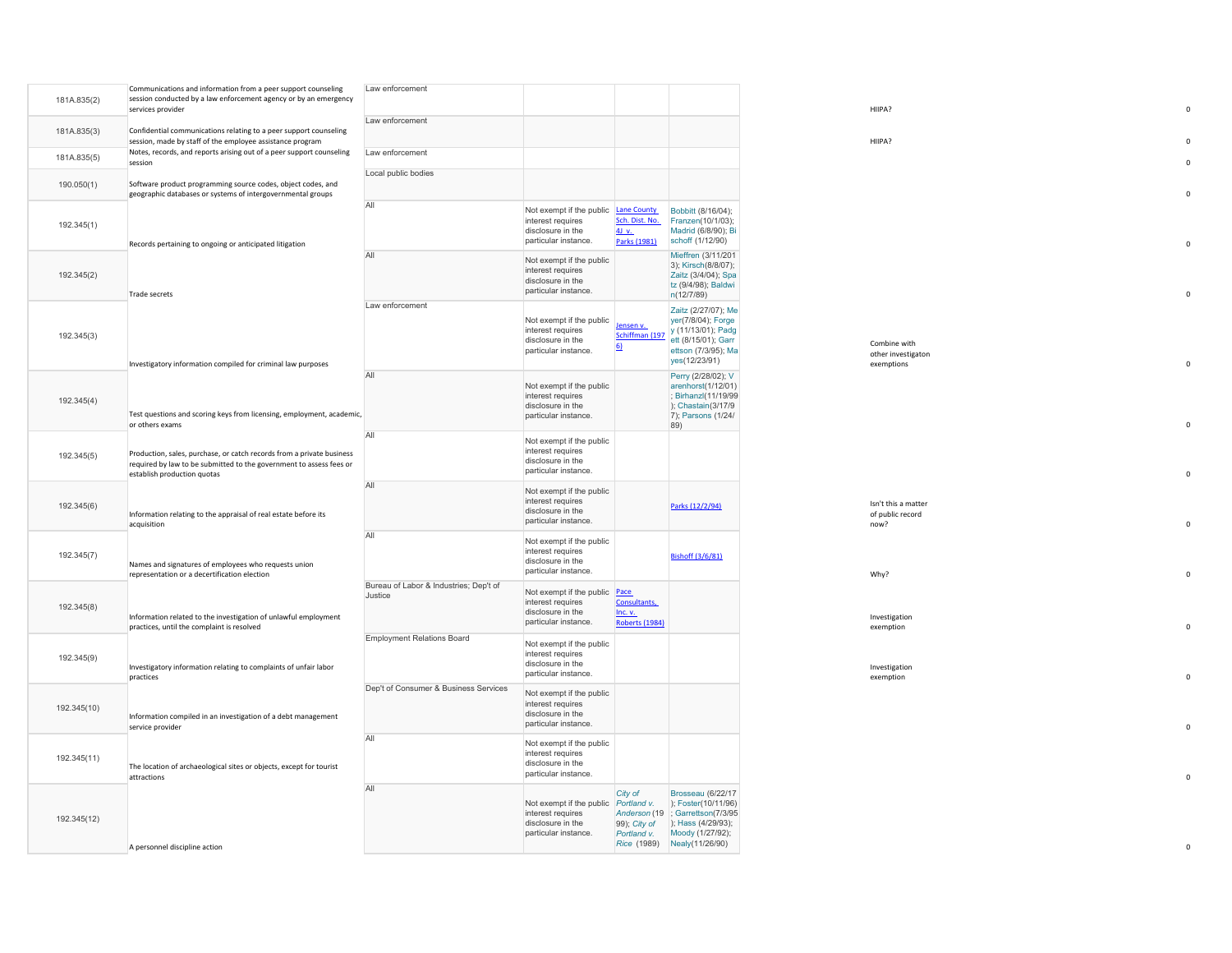| 192.345(13) | Information about the habitat, location, or population of a threatened<br>or endangered species                                                                                 | Dep't of Fish & Wildlife; Dep't of Agriculture           | Not exempt if the public<br>interest requires<br>disclosure in the<br>particular instance. | Lear (6/22/93)                                              |                                                          |
|-------------|---------------------------------------------------------------------------------------------------------------------------------------------------------------------------------|----------------------------------------------------------|--------------------------------------------------------------------------------------------|-------------------------------------------------------------|----------------------------------------------------------|
| 192.345(14) | Faculty research, until publicly released, copyrighted, or patented                                                                                                             | Universities                                             | Not exempt if the public<br>interest requires<br>disclosure in the<br>particular instance. | Bridges (9/25/03);<br>Speede(6/19/95);<br>McCleery (7/7/89) |                                                          |
| 192.345(15) | Computer programs developed or purchased by or for a public body<br>for its own use                                                                                             | All                                                      | Not exempt if the public<br>interest requires<br>disclosure in the<br>particular instance. | Eastlund (12/23/88)                                         | How is this<br>different from<br>exemption<br>190.050(1) |
| 192.345(16) | Information provided by participants during an agricultural mediation                                                                                                           | Dep't of Agriculture                                     | Not exempt if the public<br>interest requires<br>disclosure in the<br>particular instance. |                                                             | Let's have 1<br>mediation<br>exemption                   |
| 192.345(17) | Investigatory information related to a complaint about workplace<br>safety, until resolved.                                                                                     | Dep't of Consumer & Business Services                    | Not exempt if the public<br>interest requires<br>disclosure in the<br>particular instance. | Long (9/19/97)                                              | Combine with<br>other<br>Investigation<br>exemptions     |
| 192.345(18) | Operational plans for an anticipated threat to individual or public<br>safety, if disclosure would jeopardize a law enforcement activity, or<br>endanger an individual's safety | Law enforcement                                          | Not exempt if the public<br>interest requires<br>disclosure in the<br>particular instance. | Laws (1/27/06)                                              |                                                          |
| 192.345(19) | Audits required of a telecommunications carrier, and financial<br>statements of a nonregulated corporation having an affiliated interest<br>with a telecom carrier              | Public Utility Commission                                | Not exempt if the public<br>interest requires<br>disclosure in the<br>particular instance. |                                                             |                                                          |
| 192.345(20) | A voter's home address, if disclosure would endanger the voter's or a<br>family member's safety                                                                                 | Counties                                                 | Not exempt if the public<br>interest requires<br>disclosure in the<br>particular instance. |                                                             |                                                          |
| 192.345(21) | Various information submitted by applicants for loans, grants, and tax<br>credits to a housing authority or urban renewal agency                                                | Housing authorities; urban renewal<br>agencies           | Not exempt if the public<br>interest requires<br>disclosure in the<br>particular instance. |                                                             |                                                          |
| 192.345(22) | Information that would allow disruption or unauthorized access to<br>buildings, services, public funds, or information processing or telecom<br>systems                         | All                                                      | Not exempt if the public<br>interest requires<br>disclosure in the<br>particular instance. |                                                             |                                                          |
| 192.345(23) | Information revealing security measures or weaknesses in those<br>measures                                                                                                      | All                                                      | Not exempt if the public<br>interest requires<br>disclosure in the<br>particular instance. | Martin (10/23/07)                                           |                                                          |
| 192.345(24) | Information about the family or personal assets of a donor to public<br>universities                                                                                            | OHSU; universities                                       | Not exempt if the public<br>interest requires<br>disclosure in the<br>particular instance. |                                                             | PII                                                      |
| 192.345(25) | Contact info for a donor to a public university                                                                                                                                 | Universities                                             | Not exempt if the public<br>interest requires<br>disclosure in the<br>particular instance. |                                                             | PII                                                      |
| 192.345(26) | Name and address of a person who files a report with or pays an<br>assessment to a commodity commission                                                                         | Beef Council; Wheat Commission;<br>commodity commissions | Not exempt if the public<br>interest requires<br>disclosure in the<br>particular instance. |                                                             | PII                                                      |
| 192.345(27) | Information used to effect a transfer of funds, such as a credit card<br>number, bank account number, or bank routing number                                                    | All                                                      | Not exempt if the public<br>interest requires<br>disclosure in the<br>particular instance. |                                                             |                                                          |

0

 $\mathbf 0$ 

 $\mathbf 0$ 

 $\mathsf{o}$ 

 $\mathsf{o}$ 

 $\mathbf 0$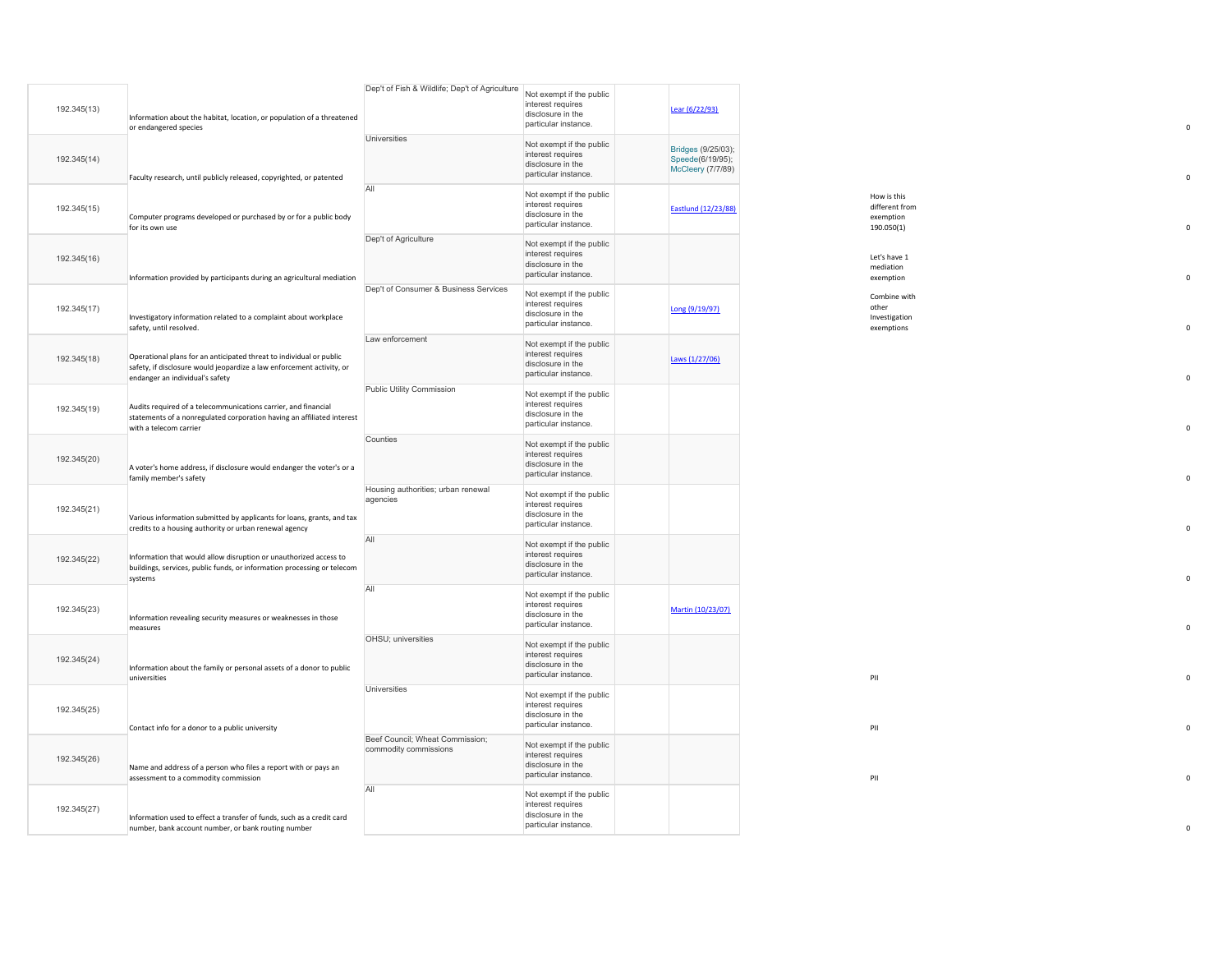|             |                                                                                                                                                                                 | Judicial Department                                                               |                                                                                                                                               |                                                   |  |                                                  |  |
|-------------|---------------------------------------------------------------------------------------------------------------------------------------------------------------------------------|-----------------------------------------------------------------------------------|-----------------------------------------------------------------------------------------------------------------------------------------------|---------------------------------------------------|--|--------------------------------------------------|--|
| 192.345(28) | Social Security numbers of parties to a divorce proceeding                                                                                                                      |                                                                                   | Not exempt if the public<br>interest requires<br>disclosure in the<br>particular instance.                                                    |                                                   |  | PII                                              |  |
| 192.345(29) | A public university or OHSU student's e-mail address                                                                                                                            | Universities; OHSU                                                                | Not exempt if the public<br>interest requires<br>disclosure in the<br>particular instance.                                                    |                                                   |  | Why?                                             |  |
| 192.345(30) | Names and address of OHSU medical researchers involved in animal<br>testing, or of those that provide goods or services to OHSU for such<br>testing                             | OHSU                                                                              | Not exempt if the public<br>interest requires<br>disclosure in the<br>particular instance.                                                    | In Defense of<br>Animals v.<br><b>OHSU (2005)</b> |  | PII                                              |  |
| 192.345(31) | Public safety officer's personal contact info contained in voter<br>registration records, in DPSST records, or in property tax records, if<br>confidentiality is requested      | Dep't of Public Safety Standards &<br>Training; Counties                          | Not exempt if the public<br>interest requires<br>disclosure in the<br>particular instance.                                                    |                                                   |  | PII                                              |  |
| 192.345(32) | Personal contact info for certain public attorneys, if confidentiality is<br>requested                                                                                          | Counties; Dep't of Justice; District<br>Attorneys; Cities                         | Not exempt if the public<br>interest requires<br>disclosure in the<br>particular instance.                                                    |                                                   |  | PII                                              |  |
| 192.345(33) | Certain voluntary conservation agreements and reports                                                                                                                           | Dep't of Agriculture; Dep't of Forestry; soil<br>and water conservation districts | Not exempt if the public<br>interest requires<br>disclosure in the<br>particular instance.                                                    |                                                   |  |                                                  |  |
| 192.345(34) | Sensitive business records or financial or commercial information of<br>SAIF that is not customarily provided to competitors                                                    | SAIF                                                                              | Not exempt if the public<br>interest requires<br>disclosure in the<br>particular instance.                                                    |                                                   |  |                                                  |  |
| 192.345(35) | Investigation of a public safety officer or a private security provider,<br>until the required report is issued                                                                 | Dep't of Public Safety Standards & Training Not exempt if the public              | interest requires<br>disclosure in the<br>particular instance.                                                                                |                                                   |  | Combine with<br>other investigation<br>exemtions |  |
| 192.345(36) | A medical examiner's reports                                                                                                                                                    | Medical examiners                                                                 | Not exempt if the public<br>interest requires<br>disclosure in the<br>particular instance.                                                    |                                                   |  |                                                  |  |
| 192.345(37) | Information related to the audit of a public body that is in the custody<br>of the auditor, until the final audit is issued                                                     | All                                                                               | Not exempt if the public<br>interest requires<br>disclosure in the<br>particular instance.                                                    |                                                   |  |                                                  |  |
| 192.345(38) | Personally identifiable information from a mass transit system's<br>electronic fare collection system                                                                           |                                                                                   | Not exempt if the public<br>interest requires<br>disclosure in the<br>particular instance.                                                    |                                                   |  | PII                                              |  |
| 192.345(39) | Personal contact information of a civil code enforcement officer that is<br>contained in voter registration records or property tax records, if<br>confidentiality is requested | Counties                                                                          | Not exempt if the public<br>interest requires<br>disclosure in the<br>particular instance.                                                    |                                                   |  | PII                                              |  |
| 192.345(40) |                                                                                                                                                                                 | Law enforcement                                                                   | Not exempt if the public<br>interest requires<br>disclosure in the<br>particular instance;<br>however, faces of all<br>persons must be edited |                                                   |  |                                                  |  |
|             | Body camera footage from a law enforcement officer                                                                                                                              |                                                                                   | to be unidentifiable.                                                                                                                         |                                                   |  |                                                  |  |

 $\mathsf{o}$ 

 $\mathbf 0$ 

 $\mathbf 0$ 

 $\mathbf 0$ 

 $\mathsf{o}$ 

 $\mathsf{o}$ 

 $\mathbf 0$ 

 $\mathbf 0$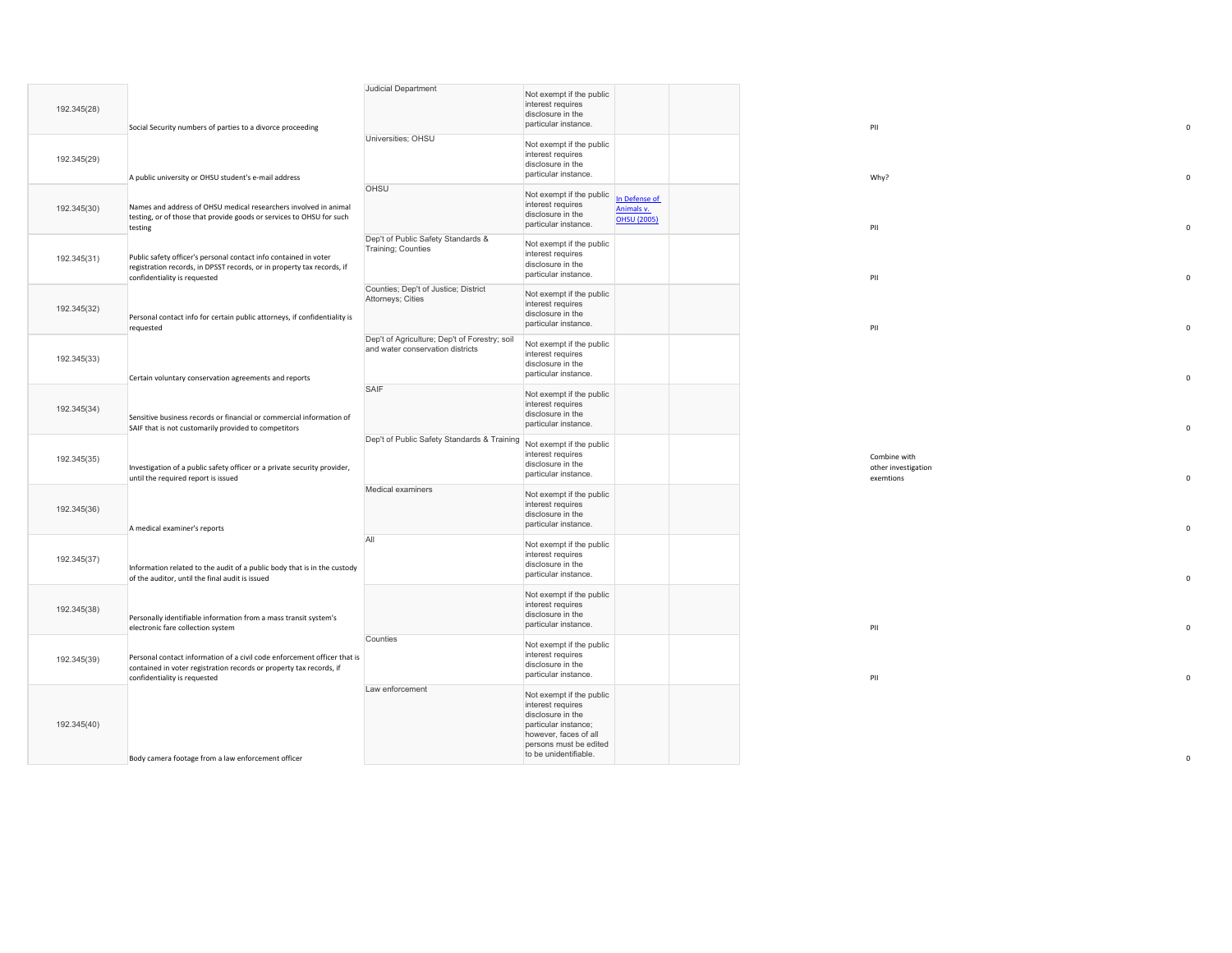| 192.355(1) | Internal advisory communications that are preliminary to a final<br>decision on policy or action                      | All                                   | Exempt if the public<br>body shows in the<br>particular instance the<br>public interest in<br>encouraging frank<br>communication between Bar (2001); C<br>officials and employees oos County v.<br>officials and employees oos County v.<br>of public bodies clearly (ODFW (1987)<br>outweight the public DRV (1987) (9/27/96); Katz (1<br>outweighs the public<br>interest in disclosure. | City of<br>Portland v.<br>Oregonian<br>Publ'g<br>Co. (2005);<br>Kluge v. Or.<br><b>State</b><br>; Bay Area<br><b>Health Dist.</b><br>Griffin (1985) $ 25/81$ ) | Meyer (6/4/04); Tu<br>cker(7/10/02); Zait<br>z (2/1/01); Schneid<br>erman (2/9/00); Vi<br>ckers(8/2/99); Sch<br>eminske(6/26/98);<br>Fenrich(10/17/97);<br>Parrish(8/6/97);<br>Wilker(7/17/97); B<br>0/2/90); Howser(3/<br>30/89); Best(10/21<br>/88); Wendelbo(6/                                                                                                                                                                                                                                                |  |
|------------|-----------------------------------------------------------------------------------------------------------------------|---------------------------------------|--------------------------------------------------------------------------------------------------------------------------------------------------------------------------------------------------------------------------------------------------------------------------------------------------------------------------------------------------------------------------------------------|----------------------------------------------------------------------------------------------------------------------------------------------------------------|-------------------------------------------------------------------------------------------------------------------------------------------------------------------------------------------------------------------------------------------------------------------------------------------------------------------------------------------------------------------------------------------------------------------------------------------------------------------------------------------------------------------|--|
| 192.355(2) | Information of a personal nature if disclosure would constitute an<br>unreasonable invasion of privacy                | All                                   | Not exempt if the public<br>interest by clear and<br>convincing evidence<br>requires disclosure in<br>the particular instance.                                                                                                                                                                                                                                                             | City of<br>v. Lane<br>County<br>Div. $(1989)$ 89)                                                                                                              | Zaitz (3/21/17); Pe<br>Portland v. rkowski(11/1/16);<br>Anderson (19 Baker(7/14/15); Zh<br>99); Oregonia eng (7/10/14); Hin<br>n Publ'g Co. kle (10/1/10); Jone<br>v. Portland $s(11/15/02)$ ; Mead<br>Sch. Dist. No. owbrook(4/5/02); B<br>1J (1996); Gu urns (9/9/96); May<br>ard Publ'g Co. es (4/14/95); Laine<br>(5/25/94); Wright(5)<br>/5/94); Owen (7/28)<br>Sch. Dist. No. /92); Leighty(3/27/<br>4J (1990); Jor 92); Williamson (4/<br>dan v. Motor 2/91); Boles (5/31/<br>Vehicles 90); Harrison (4/3/ |  |
| 192.355(3) | Personal contact information and other identifying information of<br>public employees                                 | All                                   | Not exempt if the<br>requester shows by<br>clear and convincing<br>evidence that the public<br>interest requires<br>disclosure in a particular<br>instance.                                                                                                                                                                                                                                |                                                                                                                                                                | <b>Brosseau</b> (5/5/15)                                                                                                                                                                                                                                                                                                                                                                                                                                                                                          |  |
| 192.355(4) | Information submitted in confidence                                                                                   | All                                   | Exempt only if the public 96); Kotulski 2); Poo-sa'-<br>interest would suffer by v. Mt. Hood key(3/3/97); Burr (<br>the disclosure.                                                                                                                                                                                                                                                        | Hood<br>Tech. Corp.<br>$v.$ Or.-<br>; Gray v.<br>Cmty.<br>dler v. Or.<br><b>State</b><br>Bar (1976)                                                            | OSHA (2000) Diamond (5/20/15)<br>; Anderson (11/8/0<br>Salem-Keizer 4); Zaitz(3/4/04); M<br>Sch. Dist. (19 eadowbrook(4/5/0<br>1/15/97); Juul(7/1/<br>College (1983 91); Petterson(4/1<br>); Morrison v. 2/90); Rhoten(7/14<br>Sch. Dist. No. /89); Rae(11/17/88<br>48 (1981); Sa   ); Hansen(9/12/88)                                                                                                                                                                                                            |  |
| 192.355(5) | Information where disclosure would interfere with an inmate's<br>rehabilitation or the functioning of the public body | Dep't of Corrections; Parole Board    | Exempt only if the public<br>interest in confidentiality<br>clearly outweighs the<br>public interest in<br>disclosure.                                                                                                                                                                                                                                                                     |                                                                                                                                                                | Gutbezahl (1/26/9<br>6); Patten(1/26/93)                                                                                                                                                                                                                                                                                                                                                                                                                                                                          |  |
| 192.355(6) | Records received or compiled in regulating credit unions and consumer<br>finance lenders                              | Dep't of Consumer & Business Services | Exempt only if the<br>interests of lending<br>institutions, their<br>officers, employees and<br>customers in preserving<br>the confidentiality of<br>such information<br>outweighs the public<br>interest in disclosure.                                                                                                                                                                   |                                                                                                                                                                |                                                                                                                                                                                                                                                                                                                                                                                                                                                                                                                   |  |

 $\mathbf 0$ 

 $\mathbf 0$ 

0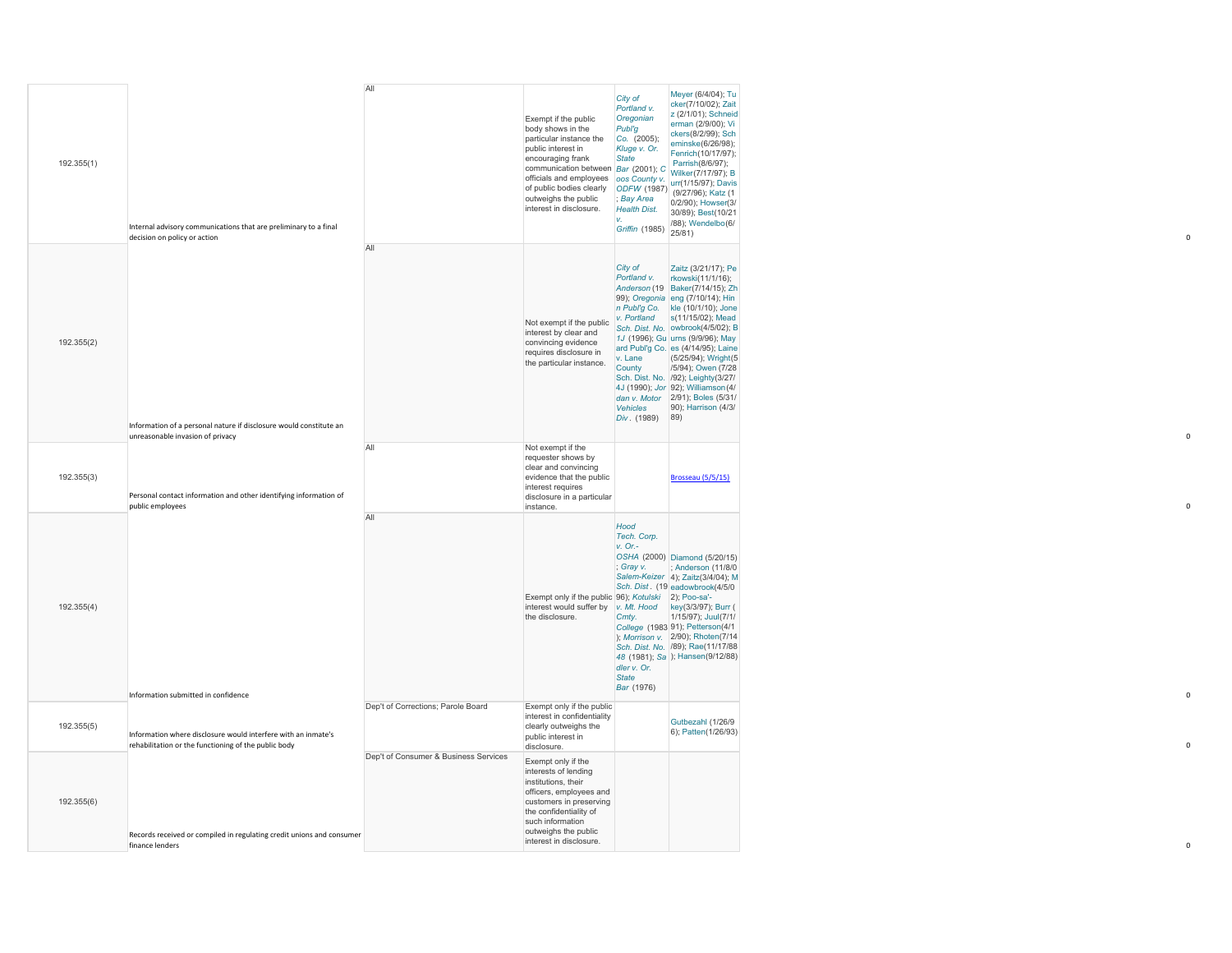|               |                                                                                                                                                  | Judicial Department; Dep't of Corrections;                                              |                      |                                            |                                       |
|---------------|--------------------------------------------------------------------------------------------------------------------------------------------------|-----------------------------------------------------------------------------------------|----------------------|--------------------------------------------|---------------------------------------|
| 192.355(7)    | Presentence reports                                                                                                                              | Parole Board; District Attorneys                                                        |                      |                                            |                                       |
|               |                                                                                                                                                  | All                                                                                     |                      | Kubat (1/21/03); M                         |                                       |
| 192.355(8)    | Records that are prohibited by federal law or regulations from being                                                                             |                                                                                         |                      | ichael(9/20/99); Fa                        |                                       |
|               | disclosed                                                                                                                                        |                                                                                         |                      | caros (5/2/89)                             |                                       |
|               |                                                                                                                                                  | All                                                                                     | Colby v.             |                                            |                                       |
| 192.355(9)(a) | Records that are confidential or privileged under Oregon law, or                                                                                 |                                                                                         | <b>Gunson (2008)</b> | Needham (1/20/89)                          | I don't understand                    |
|               | prohibited from being disclosed                                                                                                                  |                                                                                         |                      |                                            | this exemption                        |
|               |                                                                                                                                                  | All                                                                                     |                      | Zaitz (3/21/17); Ibo<br>shi(9/13/13); Mead |                                       |
| 192.355(10)   |                                                                                                                                                  |                                                                                         |                      | owbrook(4/5/02);                           |                                       |
|               | Exempt records transferred to another public body if the same                                                                                    |                                                                                         |                      | Harcleroad(11/8/8                          |                                       |
|               | confidentiality considerations apply                                                                                                             |                                                                                         |                      | 8)                                         |                                       |
| 192.355(11)   | Records concerning the review or approval of security programs                                                                                   | <b>Energy Facility Siting Council</b>                                                   |                      |                                            |                                       |
|               | related to nuclear energy                                                                                                                        | <b>PERS</b>                                                                             |                      | Noah (6/27/14); Hi                         |                                       |
| 192.355(12)   | Nonfinancial membership records, including addresses and phone                                                                                   |                                                                                         |                      | nkle(10/1/10); Re (                        |                                       |
|               | numbers, and employee financial records                                                                                                          |                                                                                         |                      | 10/20/09)                                  | PII                                   |
| 192.355(13)   |                                                                                                                                                  | State Treasurer; Oregon Investment                                                      |                      |                                            | Can 13, 14, & 15                      |
|               | Records related to active or proposed publicly traded investments                                                                                | Council                                                                                 |                      |                                            | be combined?                          |
| 192.355(14)   | Records related to actual or proposed investments in a privately placed State Treasurer; Oregon Investment<br>investment fund or a private asset | Council; Oregon Growth Board                                                            |                      |                                            | Can 13, 14, & 15<br>be combined?      |
|               |                                                                                                                                                  | Treasurer; PERS; SAIF; Oregon Investment                                                |                      |                                            |                                       |
| 192.355(15)   | Monthly reports submitted by Treasurer to PERS, SAIF, and Oregon                                                                                 | Council                                                                                 |                      |                                            | Can 13, 14, & 15                      |
|               | Investment Council, until 90 days after the end of the quarter                                                                                   |                                                                                         |                      |                                            | be combined?                          |
| 192.355(16)   | Reports of unclaimed property until 24 months after the property has                                                                             | Dep't of State Lands                                                                    |                      |                                            |                                       |
|               | been remitted to the Department of State Lands                                                                                                   |                                                                                         |                      |                                            |                                       |
|               | Certain sensitive business or financial information submitted by                                                                                 | Dep't of Energy; Business Oregon; Dep't of<br>Agriculture; Oregon Growth Board; Port of |                      |                                            |                                       |
| 192.355(17)   | applicants for tax credits, grants, loans, or economic development                                                                               | Portland; Counties; Cities                                                              |                      |                                            |                                       |
|               | support                                                                                                                                          |                                                                                         |                      |                                            |                                       |
| 192.355(18)   |                                                                                                                                                  | Dep't of Revenue                                                                        |                      |                                            |                                       |
|               | Records used to determine the amount of transient lodging tax owed                                                                               |                                                                                         |                      |                                            |                                       |
| 192.355(19)   | Information used to determine whether a person is eligible for court-                                                                            | Judicial Department                                                                     |                      |                                            |                                       |
|               | appointed counsel                                                                                                                                | Dep't of Consumer & Business Services                                                   |                      |                                            |                                       |
| 192.355(20)   | Workers' compensation claim records                                                                                                              |                                                                                         |                      | Scheminske (7/9/98                         |                                       |
|               |                                                                                                                                                  | OHSU                                                                                    | In Defense of        |                                            |                                       |
| 192.355(21)   |                                                                                                                                                  |                                                                                         | Animals v.           |                                            |                                       |
|               | Sensitive business, financial, or commercial records                                                                                             |                                                                                         | <b>OHSU (2005)</b>   |                                            | Pretty broad                          |
| 192.355(22)   | Records regarding candidates for university president                                                                                            | OHSU                                                                                    |                      |                                            |                                       |
| 192.355(23)   | Library records for individuals<br>Financial and business information obtained to monitor or administer                                          | Libraries<br>Housing & Community Services                                               |                      |                                            | PII                                   |
| 192.355(24)   | financial assistance or developments                                                                                                             | Department                                                                              |                      |                                            |                                       |
|               | Raster geographic information system digital databases provided by                                                                               | Dep't of Forestry                                                                       |                      |                                            |                                       |
| 192.355(25)   | private forestland owners                                                                                                                        |                                                                                         |                      |                                            |                                       |
|               |                                                                                                                                                  | Electric utilities                                                                      |                      |                                            |                                       |
|               |                                                                                                                                                  |                                                                                         |                      |                                            | Can these be                          |
| 192.355(26)   | Sensitive business, commercial, or financial information furnished to                                                                            |                                                                                         |                      |                                            | combined with<br>other sesnsitive     |
|               | an electric utility in the course of buying or selling electricity                                                                               |                                                                                         |                      |                                            | business records?                     |
|               |                                                                                                                                                  | Klamath Falls                                                                           |                      |                                            |                                       |
|               |                                                                                                                                                  |                                                                                         |                      |                                            | Can these be                          |
| 192.355(27)   |                                                                                                                                                  |                                                                                         |                      |                                            | combined with                         |
|               | Sensitive business, commercial, or financial information furnished to<br>Klamath Falls in connection with the Klamath Cogeneration Project       |                                                                                         |                      |                                            | other sesnsitive<br>business records? |
| 192.355(28)   | Personal information about an electric utility's customers.                                                                                      | Electric utilities                                                                      |                      |                                            | PII                                   |
|               | Street addresses of employees submitted to obtain assistance in                                                                                  | Special districts                                                                       |                      |                                            |                                       |
| 192.355(29)   | promoting an alternative to single occupant motor vehicle                                                                                        |                                                                                         |                      |                                            |                                       |
|               | transportation                                                                                                                                   |                                                                                         |                      |                                            | PII                                   |
|               |                                                                                                                                                  | <b>Corrections Enterprises</b>                                                          |                      |                                            |                                       |
|               |                                                                                                                                                  |                                                                                         |                      |                                            | Can these be                          |
| 192.355(30)   |                                                                                                                                                  |                                                                                         |                      |                                            | combined with<br>other sesnsitive     |
|               | Sensitive business, financial, or commercial records                                                                                             |                                                                                         |                      |                                            | business records?                     |
|               | Confidential information submitted by another regulatory or law                                                                                  | Dep't of Consumer & Business Services                                                   |                      |                                            |                                       |
| 192.355(31)   | enforcement agency                                                                                                                               |                                                                                         |                      |                                            |                                       |
|               |                                                                                                                                                  | Secretary of State; Counties                                                            |                      |                                            | Can all of the                        |
| 192.355(32)   |                                                                                                                                                  |                                                                                         |                      |                                            | security                              |
|               | County elections security plan                                                                                                                   |                                                                                         |                      |                                            | exemptions be<br>combined into 1      |
|               |                                                                                                                                                  |                                                                                         |                      |                                            |                                       |

| ,2000,             |                                        | this exemption                        | O                    |
|--------------------|----------------------------------------|---------------------------------------|----------------------|
|                    | Zaitz (3/21/17); Ibo                   |                                       |                      |
|                    | shi(9/13/13); Mead<br>owbrook(4/5/02); |                                       |                      |
|                    | Harcleroad(11/8/8                      |                                       |                      |
|                    | 8)                                     |                                       | 0                    |
|                    |                                        |                                       | $\mathfrak{o}$       |
|                    | Noah (6/27/14); Hi                     |                                       |                      |
|                    | nkle(10/1/10); Re (                    |                                       |                      |
|                    | 10/20/09)                              | PII<br>Can 13, 14, & 15               | 0                    |
|                    |                                        | be combined?                          | $\Omega$             |
|                    |                                        | Can 13, 14, & 15                      |                      |
|                    |                                        | be combined?                          | $\mathbf 0$          |
|                    |                                        | Can 13, 14, & 15                      |                      |
|                    |                                        | be combined?                          | 0                    |
|                    |                                        |                                       | O                    |
|                    |                                        |                                       |                      |
|                    |                                        |                                       |                      |
|                    |                                        |                                       | O                    |
|                    |                                        |                                       |                      |
|                    |                                        |                                       | $\mathfrak{o}$       |
|                    |                                        |                                       | 0                    |
|                    | Scheminske (7/9/98)                    |                                       |                      |
| In Defense of      | n                                      |                                       | $\mathbf 0$          |
| Animals v.         |                                        |                                       |                      |
| <b>OHSU</b> (2005) |                                        | Pretty broad                          | O                    |
|                    |                                        | PII                                   | $\Omega$<br>$\Omega$ |
|                    |                                        |                                       |                      |
|                    |                                        |                                       | O                    |
|                    |                                        |                                       | $\mathbf 0$          |
|                    |                                        |                                       |                      |
|                    |                                        | Can these be                          |                      |
|                    |                                        | combined with                         |                      |
|                    |                                        | other sesnsitive<br>business records? | O                    |
|                    |                                        |                                       |                      |
|                    |                                        | Can these be                          |                      |
|                    |                                        | combined with<br>other sesnsitive     |                      |
|                    |                                        | business records?                     | O                    |
|                    |                                        | PII                                   | $\mathfrak{o}$       |
|                    |                                        |                                       |                      |
|                    |                                        | P                                     | O                    |
|                    |                                        |                                       |                      |
|                    |                                        | Can these be<br>combined with         |                      |
|                    |                                        | other sesnsitive                      |                      |
|                    |                                        | business records?                     | O                    |
|                    |                                        |                                       | O                    |
|                    |                                        | Can all of the                        |                      |
|                    |                                        | security                              |                      |
|                    |                                        | exemptions be<br>combined into 1      | $\mathbf 0$          |
|                    |                                        |                                       |                      |

 $\mathbf 0$ 

0

 $\mathfrak o$ 

 $\begin{smallmatrix}0\\0\\0\end{smallmatrix}$ 

 $\mathsf{o}$ 

 $\mathbf 0$